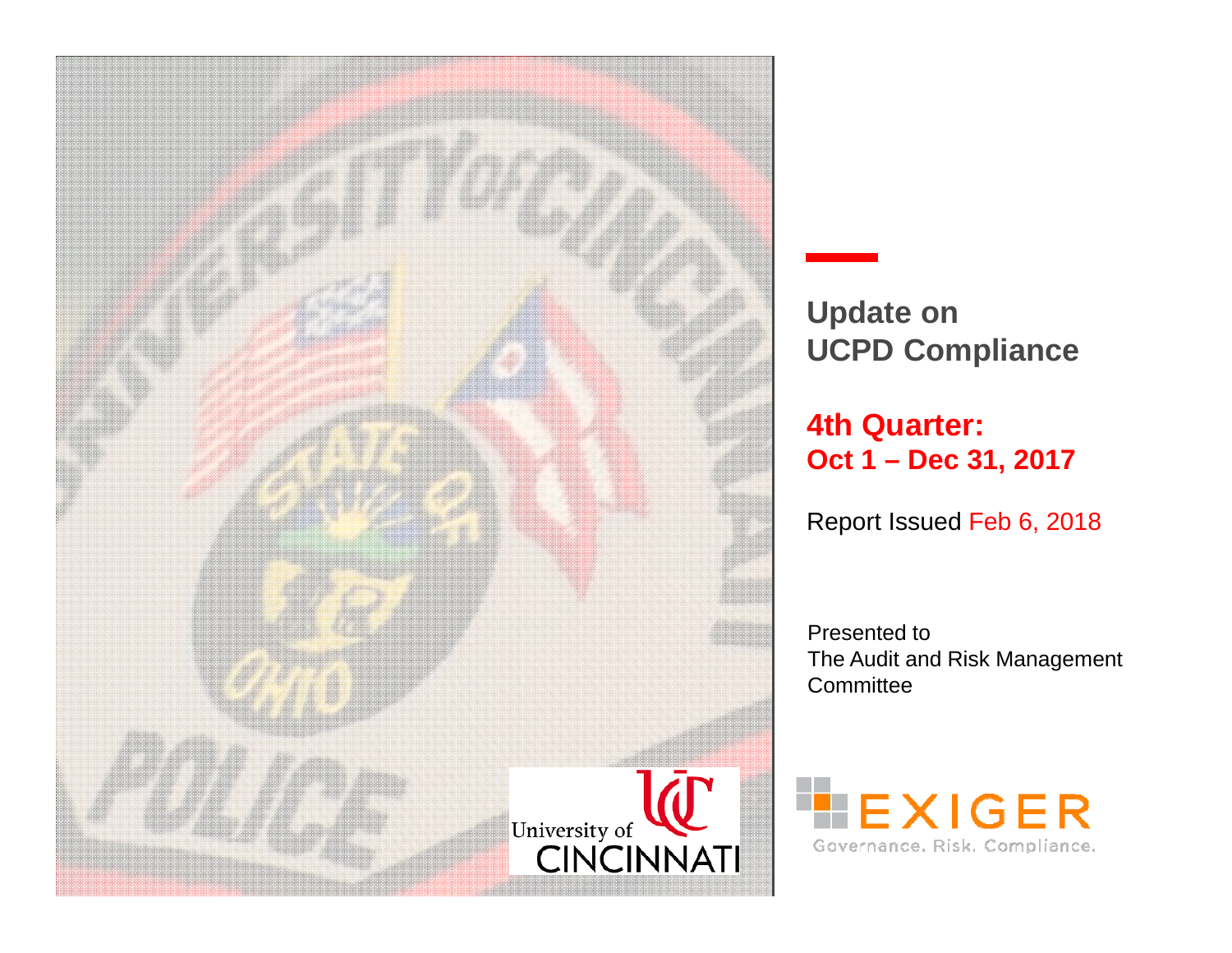# Overall Assessment Status

- Initial Assessment of <u>191</u> (69%) of the 276 Exiger Recommendations (ER) in the first year
- 181 (66%) of 276 in Substantial Compliance
- Ten (4%) of 276 ERs in Partial Compliance
- 101 (37%) of 276 ERs require No Further Evaluation
- 236 Total Assessments occurred *(45 ERs were assessed more than once)*
- Total ERs assessed:

| 127 ERs Assessed in 1st Bi-annual Period | 109 ERs Assessed in 2nd Bi-annual Period |
|------------------------------------------|------------------------------------------|
| Q1:54                                    | Q3:67                                    |
| Q2:73                                    | Q4:42                                    |

• <u>42</u> ERs, to include 17 initial assessments, are currently being evaluated in Q5

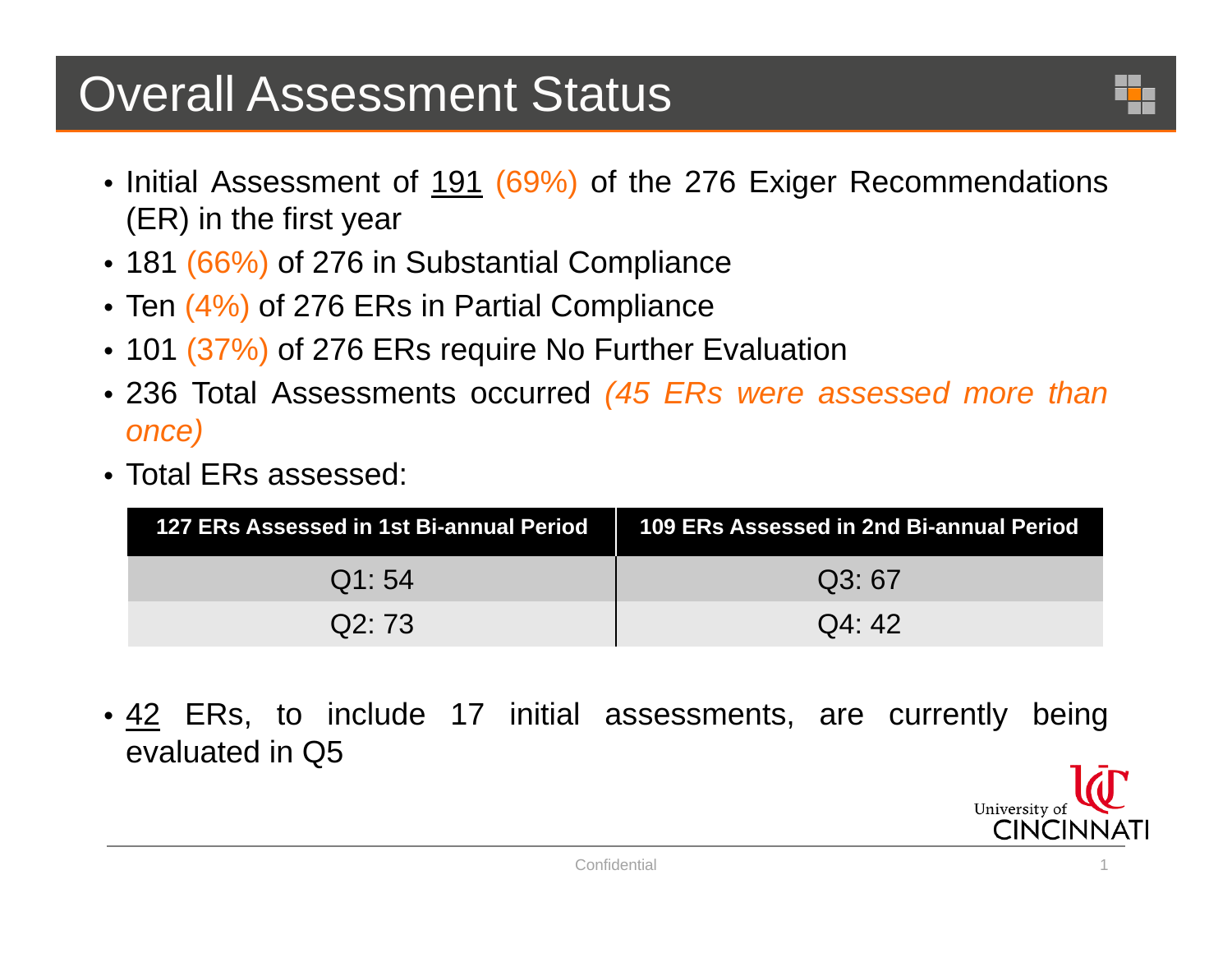## Overview of Assessment: All 276 ERs





### Assessment Status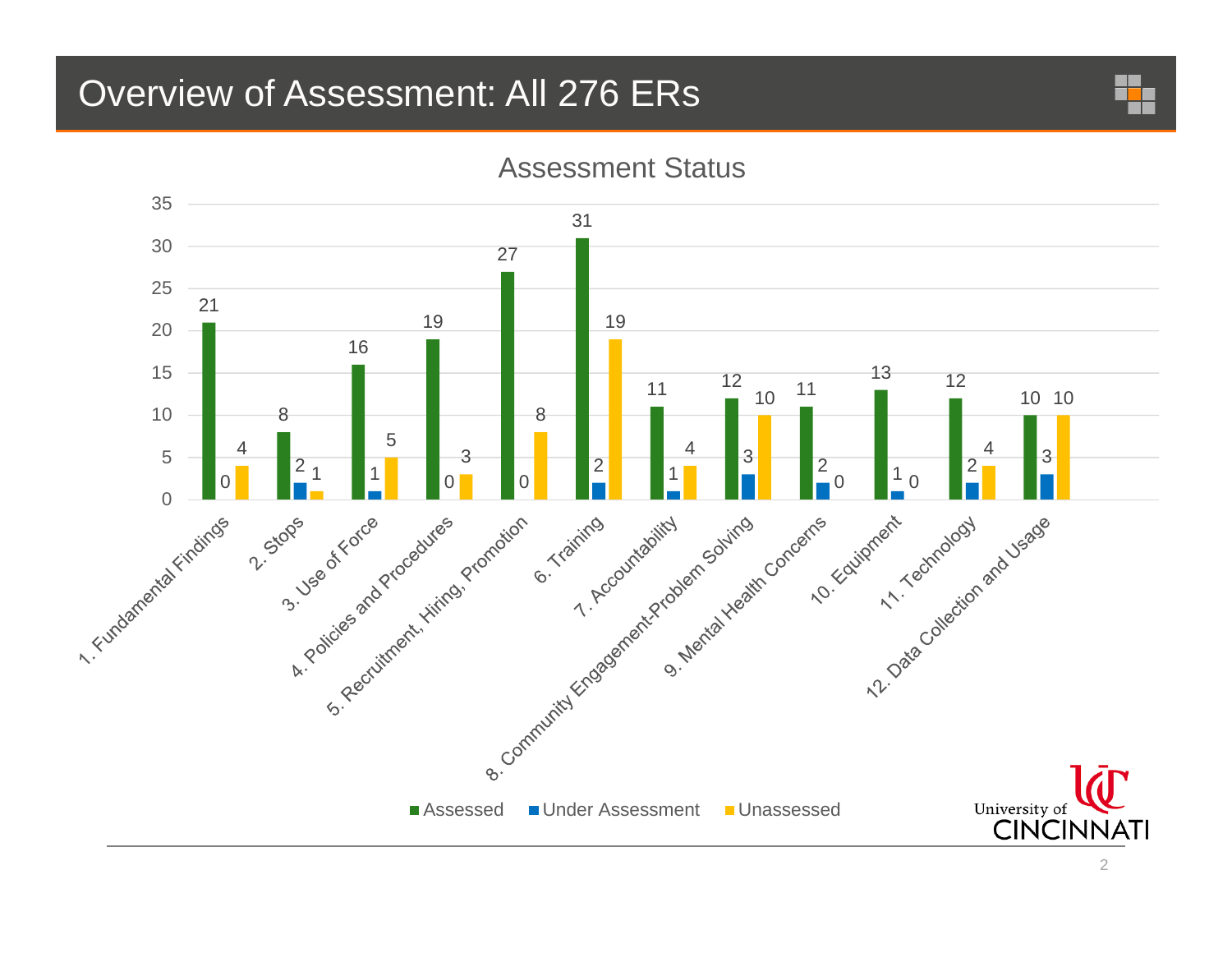# Overall Compliance Achievements

Substantial Compliance with 181 (95%) of the 191 ERs assessed:

- <u>86</u> in 1<sup>st</sup> [prior] bi-annual period
- <u>97</u> in 2<sup>nd</sup> bi-annual period

*Two ERs were assessed and achieved compliance more than once*

• 36 ERs in Q4 (included in 97 above for 2<sup>nd</sup> biannual period)

Currently Partial Compliance (PC) with 10 (5%) of the 191 ERs assessed:

- $\bullet$  5 in Q3 (4 were reassessed in Q4 and 3 were found to be in compliance, *1 other will be reassessed in Q5)*
- $\bullet$  6 in Q4 (3 to be reassessed in Q5, 3 others planned for future quarters)

 $\mathcal{L}_\mathcal{L}$  , and the set of the set of the set of the set of the set of the set of the set of the set of the set of the set of the set of the set of the set of the set of the set of the set of the set of the set of th

*PC <sup>=</sup> Significant progress made towards substantial compliance*

*Currently Determination Withheld for No (0%) ERs*

- 1 in Q3 was *reassessed in Q4 and now in compliance*
- 0 in Q4

*DW <sup>=</sup> Not able to complete compliance determination at this time*

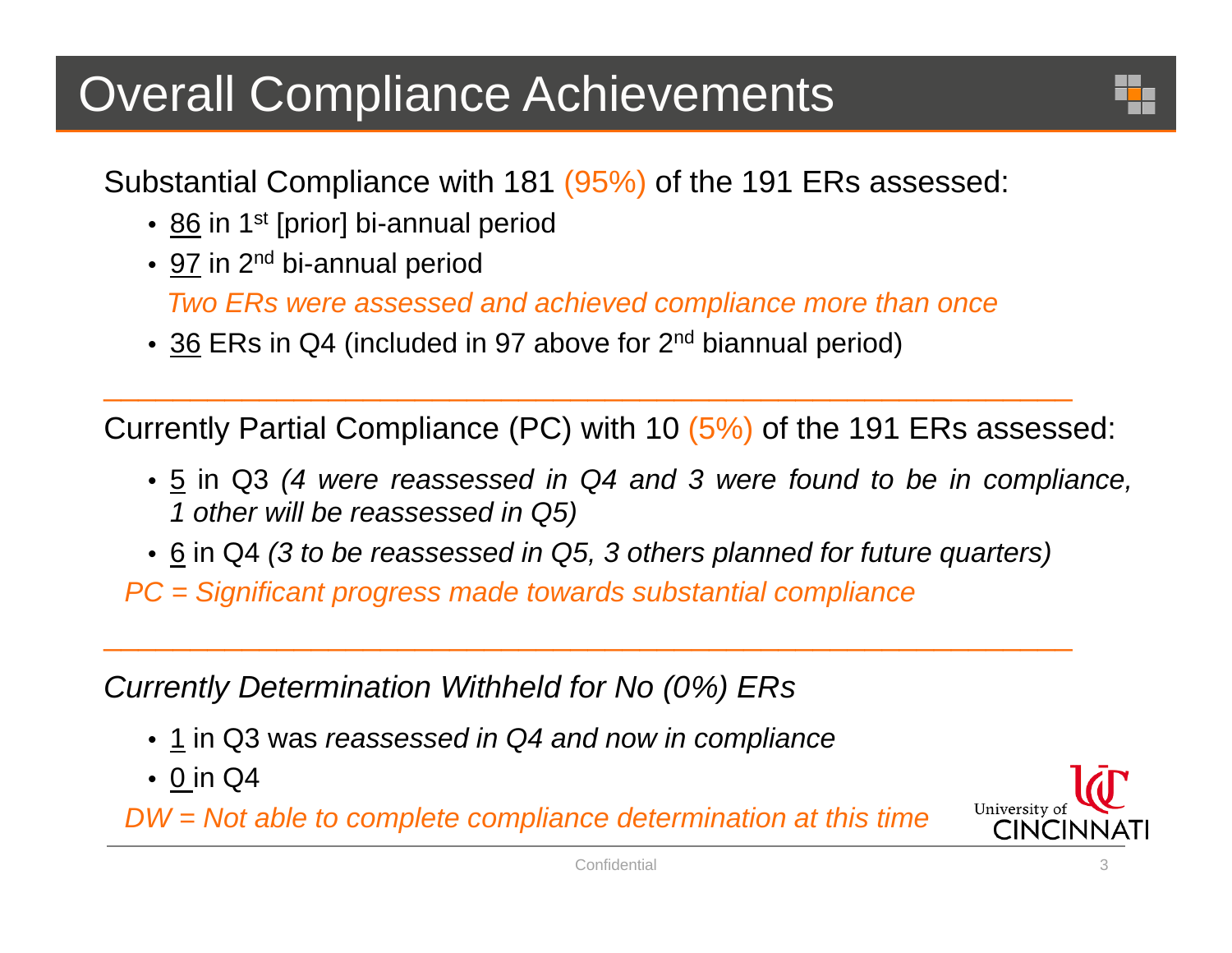## Overview of Compliance: All 276 ERs by Section

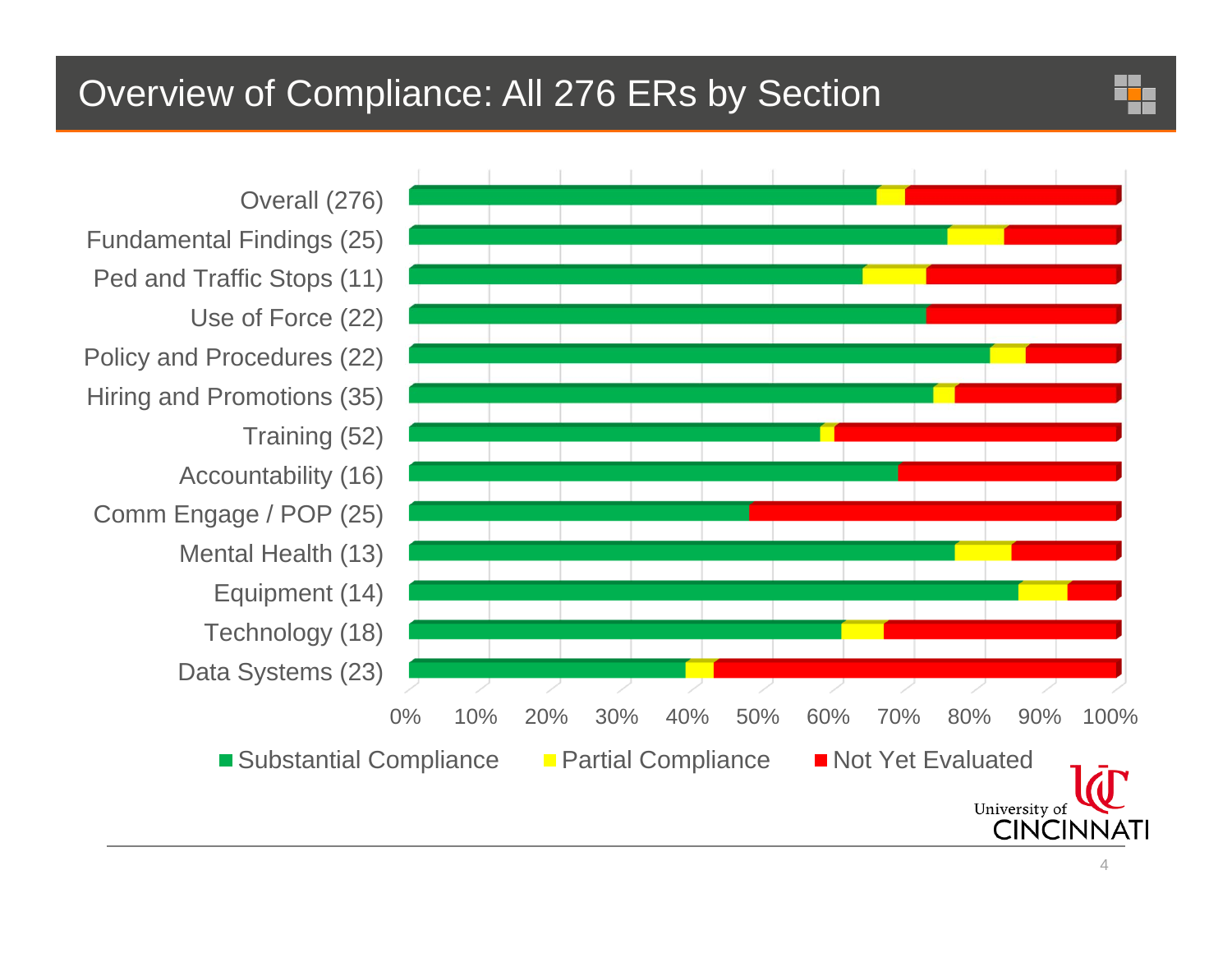## Overview of Compliance – Q4: 42 Total ERs Assessed



## Compliance Status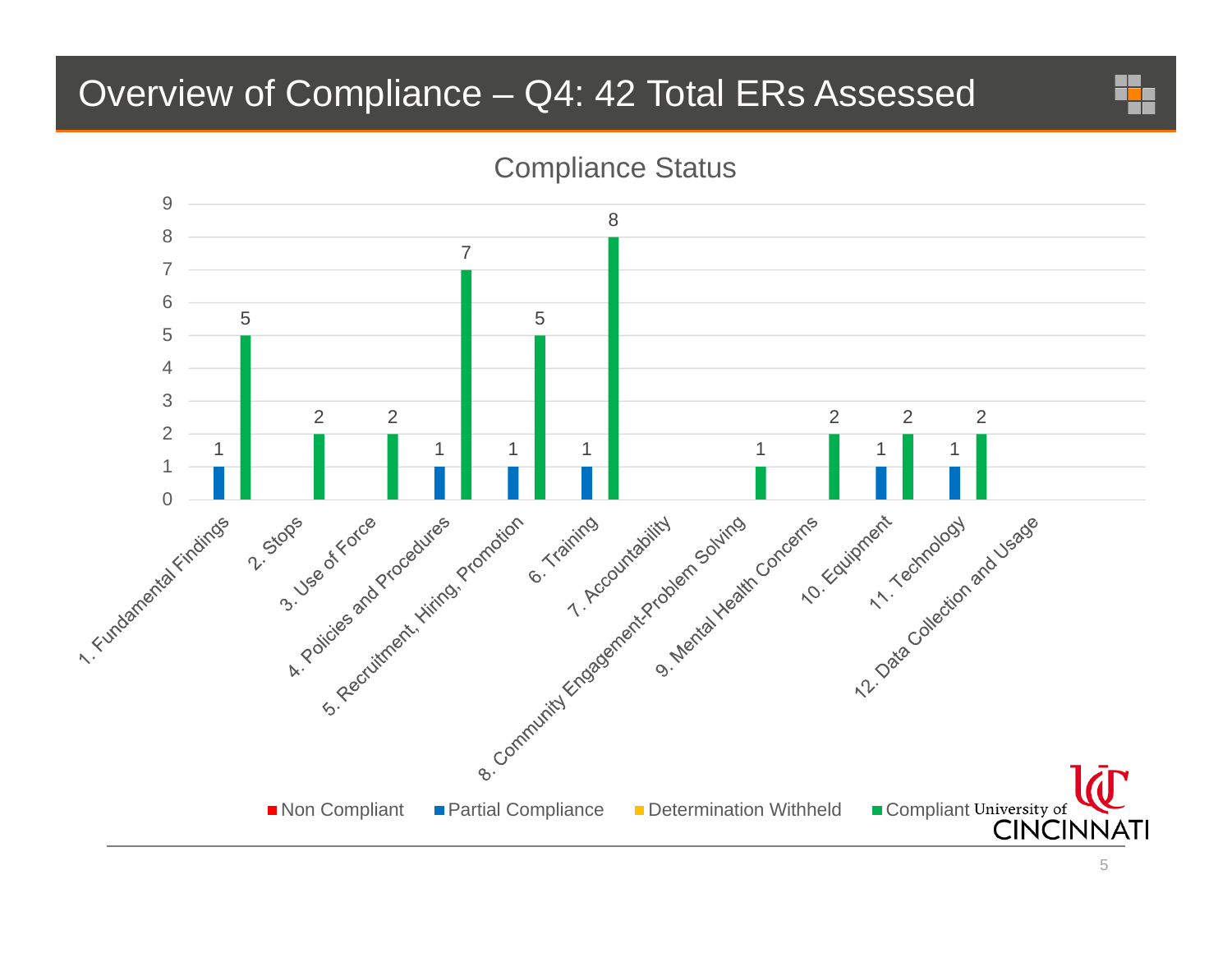# Q4 - Significant Accomplishments



## **Collaborative Development to Several Key Policies**

- Pedestrian Stops and Field Interviews: *finalized and disseminated*
- Traffic Enforcement: *finalized and disseminated*
- Crowd Management and Control: *finalized and disseminated*
- In-Car Video Recording System: *to be finalized and disseminated in Q5*
- Promotion Policy: *finalized and disseminated*
- Early Intervention System Warning: *to be finalized and disseminated in Q5*
- Arrests: *to be finalized and disseminated in Q5*

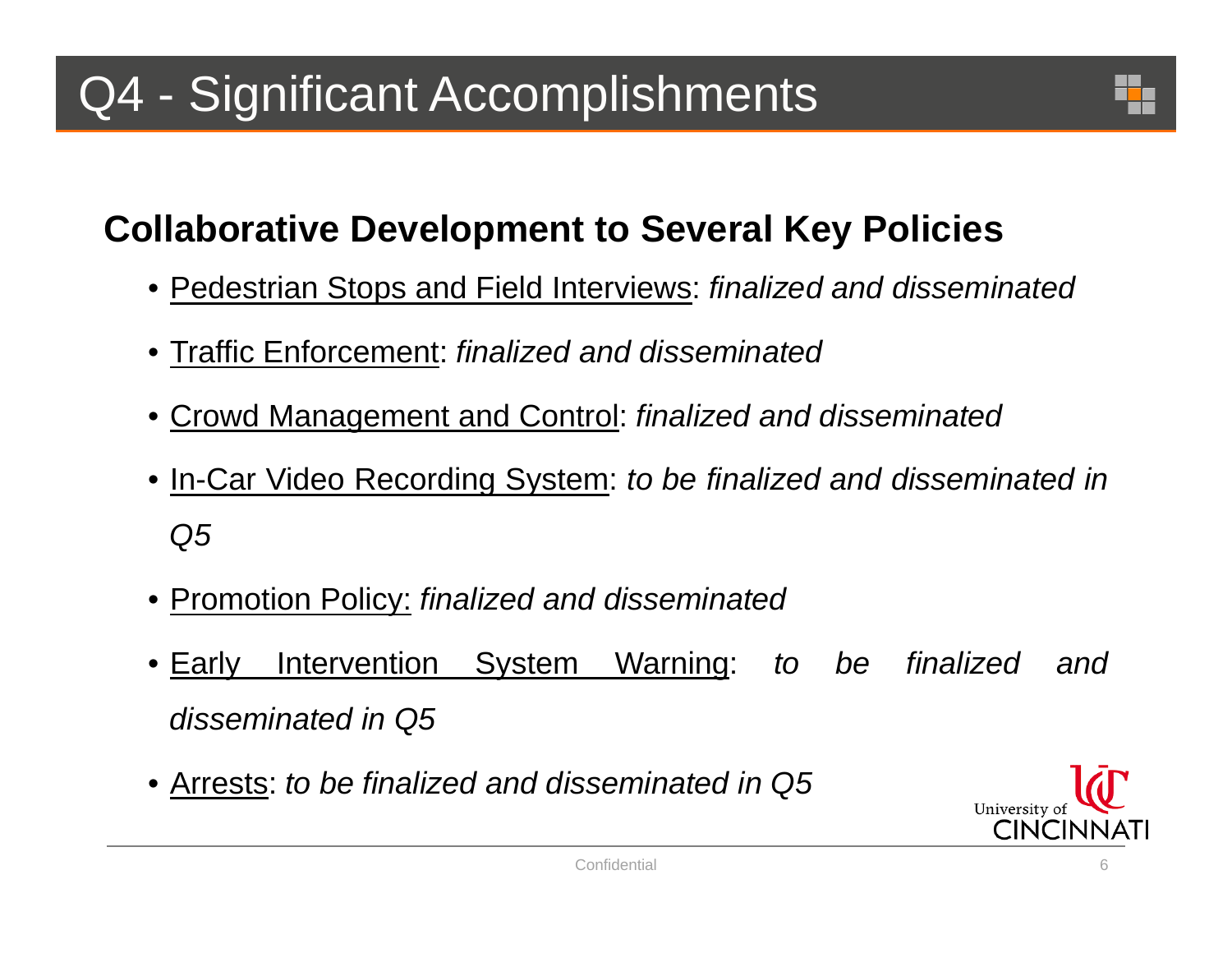# Q4 – Items of Note

- No officer-initiated off-campus traffic stops since April 2017
- No Uses of Force since January 2017
- One pursuit occurred in November 2017
- Resignation of Police Chief and appointment of Interim Police Chief Maris **Herold**
- Reintroduced the Taser as a less lethal UOF option in September 2017
- $\mathbf{r}$ Continued efforts to achieve IACLEA certification
- $\mathcal{L}_{\mathcal{A}}$  Overhaul of the Guardian Tracking System for use as an Early Warning and Intervention System
- Continued robust training schedule to include UOF, live qualification and simulator for firearms, Tasers, Critical Intervention Team, Crowd Control
- $\mathcal{L}_{\mathcal{A}}$  Technology and equipment advances including In-Car Video System, and Equipment Tracker
- Began process of filling positions for internal inspections supervisory position and crime analyst University of CINCINNATI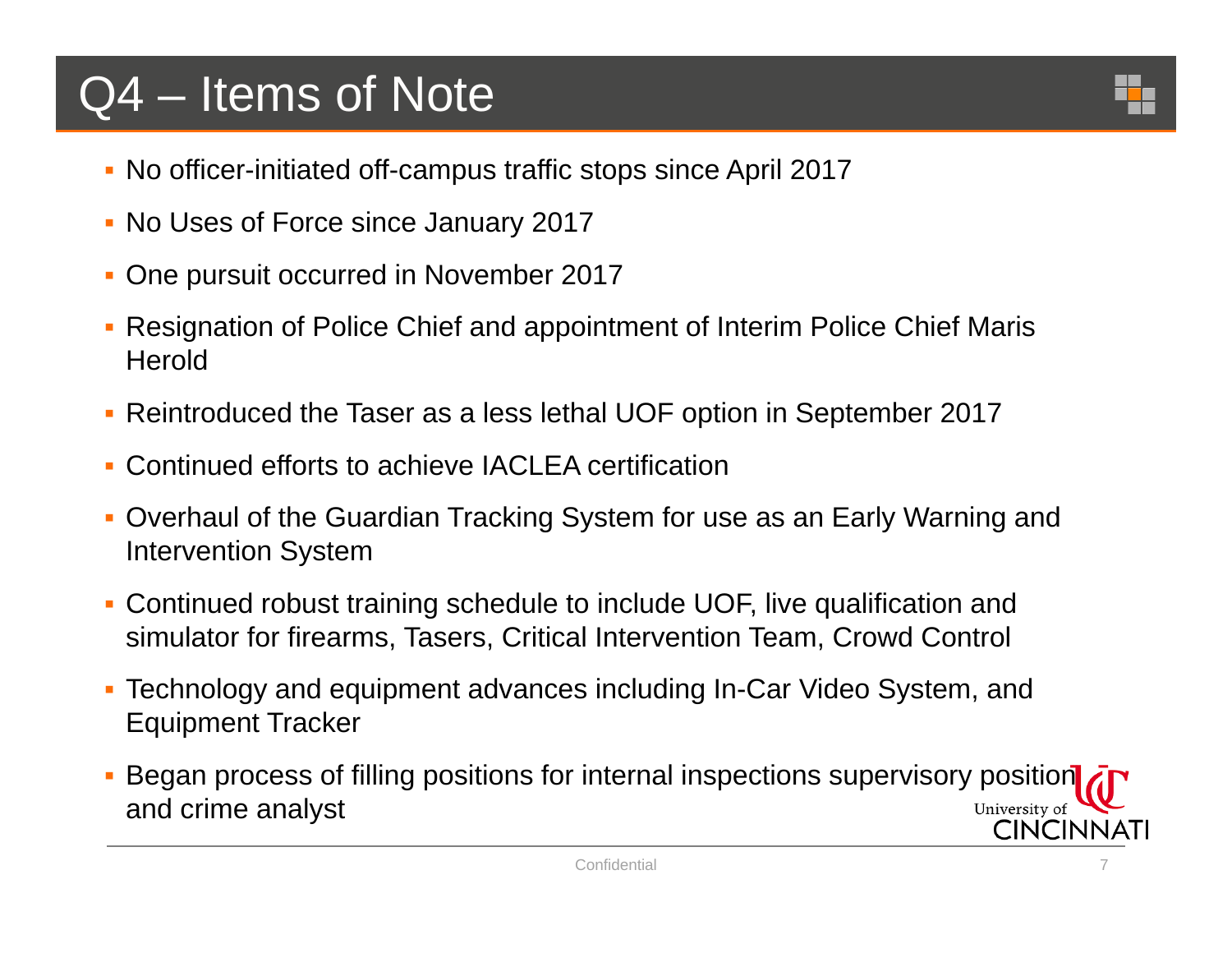# Complaints and Uses of Force

## **Complaints**

- $\bullet$  Nine Complaint Investigations were initiated in Q4, one investigated by Exiger
- $\bullet$ Eight were Citizen's Complaints and one was generated internally
- $\bullet$ All were closed in <sup>a</sup> timely manner
- $\bullet$ Eight inv's closed by the end of the quarter were quality investigations
- Four incidents included more than one employee:
- $\bullet$  Involved UCPD employees: 4 sworn members, 2 Security Officers, and 7 student employees (Night- Ride)
- $\bullet$ Dispositions of closed inv's include: 3 Sustained allegations, 5 Not-sustained, 3 Exonerated, 1 Unfounded
- •Total of 46 Complaint Investigations since Jan 1, 2017

## Uses of Force

- No additional Use of Force (UOF) incidents in Q4
	- Total of one UOF since Jan 1, 2017